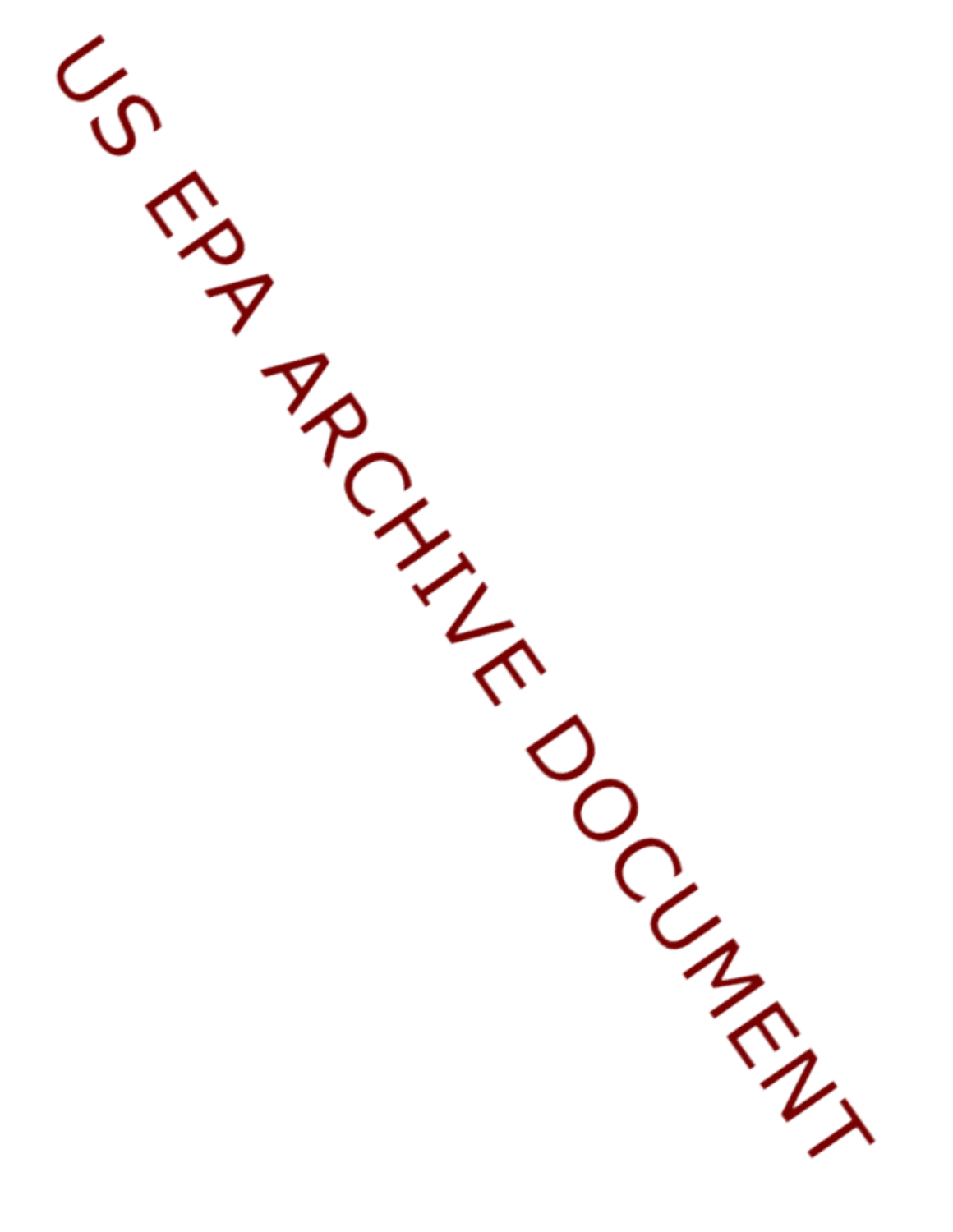# **Consumer Factsheet on: DICHLOROMETHANE**

### [List of Contaminants](http://www.epa.gov/safewater/hfacts.html)

 As part of the Drinking Water and Health pages, this fact sheet is part of a larger publication: **National Primary Drinking Water Regulations** 

 States Environmental Protection Agency (EPA). This is a factsheet about a chemical that may be found in some public or private drinking water supplies. It may cause health problems if found in amounts greater than the health standard set by the United

#### **What is DCM and how is it used?**

Dichloromethane (DCM) is a colorless organic liquid with a sweet, chloroform-like odor. The greatest use of DCM is as a paint remover. Other uses include: solvent and cleaning agent in a variety of industries, a fumigant for strawberries and grains; and to extract substances from foodstuffs.

 The list of synonyms given below may help you find out whether you are using this chemical at home or work.

#### **Trade Names and Synonyms:**

DCM Methylene chloride

#### **Why is DCM being Regulated?**

 chemicals in drinking water which do or may cause health problems. These non-enforceable levels, based solely on possible health risks and exposure, are called Maximum Contaminant Level Goals. In 1974, Congress passed the Safe Drinking Water Act. This law requires EPA to determine safe levels of

The MCLG for dichloromethane has been set at zero because EPA believes this level of protection would not cause any of the potential health problems described below.

 Based on this MCLG, EPA has set an enforceable standard called a Maximum Contaminant Level (MCL). MCLs are set as close to the MCLGs as possible, considering the ability of public water systems to detect and remove contaminants using suitable treatment technologies.

 contaminant should it occur in drinking water. The MCL has been set at 5 parts per billion (ppb) because EPA believes, given present technology and resources, this is the lowest level to which water systems can reasonably be required to remove this

These drinking water standards and the regulations for ensuring these standards are met, are called National Primary Drinking Water Regulations. All public water supplies must abide by these regulations.

#### **What are the Health Effects?**

Short-term: EPA has found dichloromethane to potentially cause the following health effects when people are exposed to it at levels above the MCL for relatively short periods of time: Damage to the nervous system and to blood.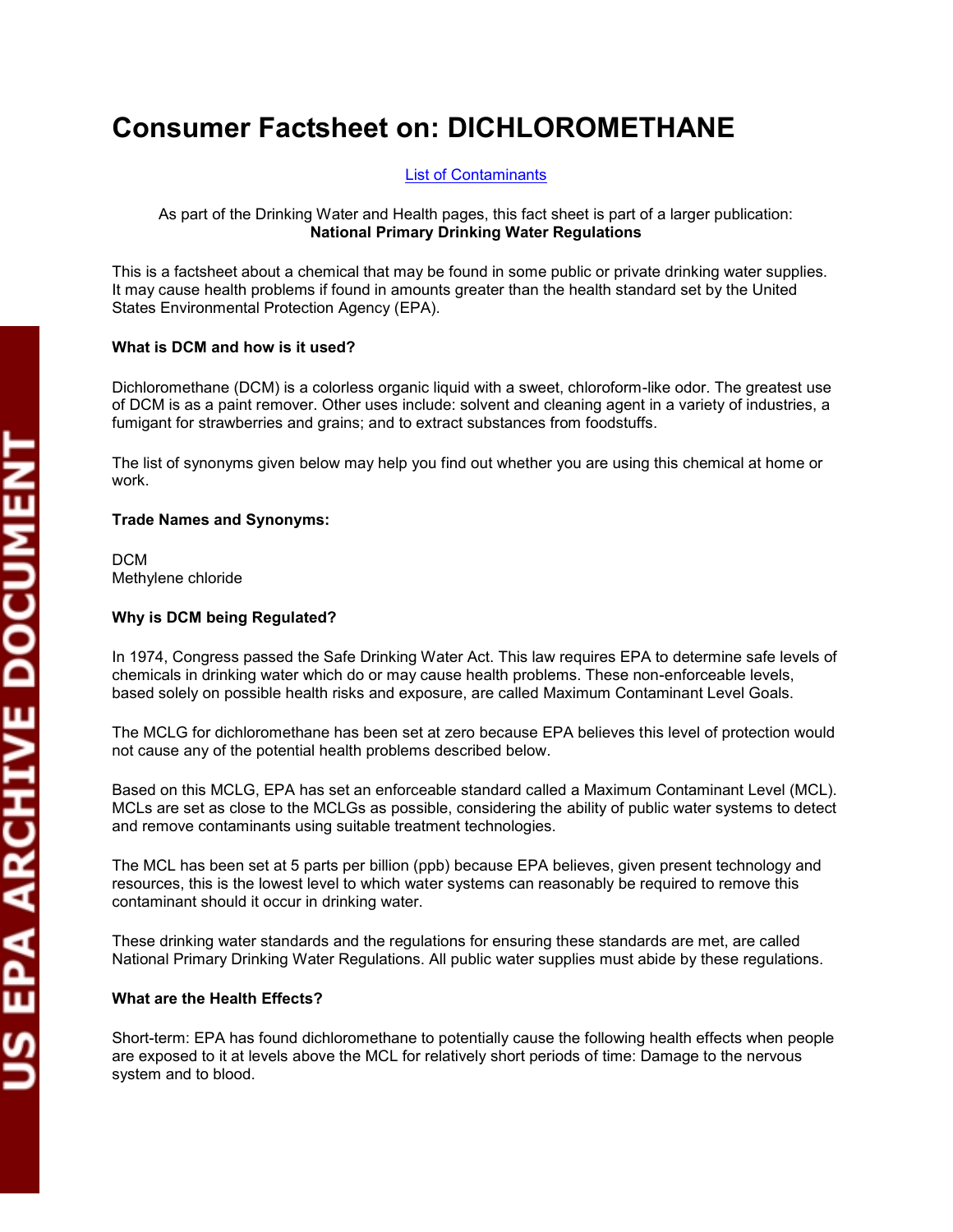levels above the MCL: liver damage; cancer. Long-term: Dichloromethane has the potential to cause the following effects from a lifetime exposure at

#### **How much DCM is produced and released to the environment?**

 metal foundries and laundries. DCM is also formed during the chlorination of water. Production of DCM has been decreasing: from a high of 561 million lbs. in 1986, to roughly 410 million lbs. in 1993. It is released in wastewater primarily from the following industries: Paint and ink, aluminum forming, coal mining, photographic equipment and supplies, pharmaceutical, organic chemical/plastics,

 water totalled over 2.1 million lbs. These releases were primarily from medicinals and botanicals From 1987 to 1993, according to EPA's Toxic Chemical Release Inventory, DCM releases to land and industries. The largest releases occurred in Connecticut and New York.

#### **What happens to DCM when it is released to the environment?**

Most DCM is released to air where it is degraded by sunlight within a few months. Releases to water evaporate very quickly. It will evaporate from soil but can also leach through soil to ground water. DCM is not likely to accumulate in aquatic life.

#### **How will DCM be Detected in and Removed from My Drinking Water?**

 dichloromethane is present above 0.5 ppb. If it is present above this level, the system must continue to monitor this contaminant. The regulation for dichloromethane became effective in 1994. Between 1993 and 1995, EPA required your water supplier to collect water samples every 3 months for one year and analyze them to find out if

 reduce the amount of dichloromethane so that it is consistently below that level. The following treatment combination with Packed Tower Aeration. If contaminant levels are found to be consistently above the MCL, your water supplier must take steps to methods have been approved by EPA for removing dichloromethane: Granular activated charcoal in

#### **How will I know if DCM is in my drinking water?**

 If the levels of dichloromethane exceed the MCL, 5 ppb, the system must notify the public via newspapers, radio, TV and other means. Additional actions, such as providing alternative drinking water supplies, may be required to prevent serious risks to public health.

## **Drinking Water Standards:**

Mclg: zero<br>Mcl: 5 ppb

Mcl: 5 ppb

# **DCM Releases to Water and Land, 1987 to 1993 (in pounds):**

| <b>TOTALS (in pounds)</b><br>Top Ten States* | Water<br>1,544,694 |         | Land<br>556,830 |
|----------------------------------------------|--------------------|---------|-----------------|
| СT                                           | 940,158            | 0       |                 |
| <b>NY</b>                                    | 58,400             | 155,755 |                 |
| GA                                           | 166,700            | 0       |                 |
| <b>NJ</b>                                    | 138.302            | 2.721   |                 |
| WI                                           | 0                  | 139,920 |                 |